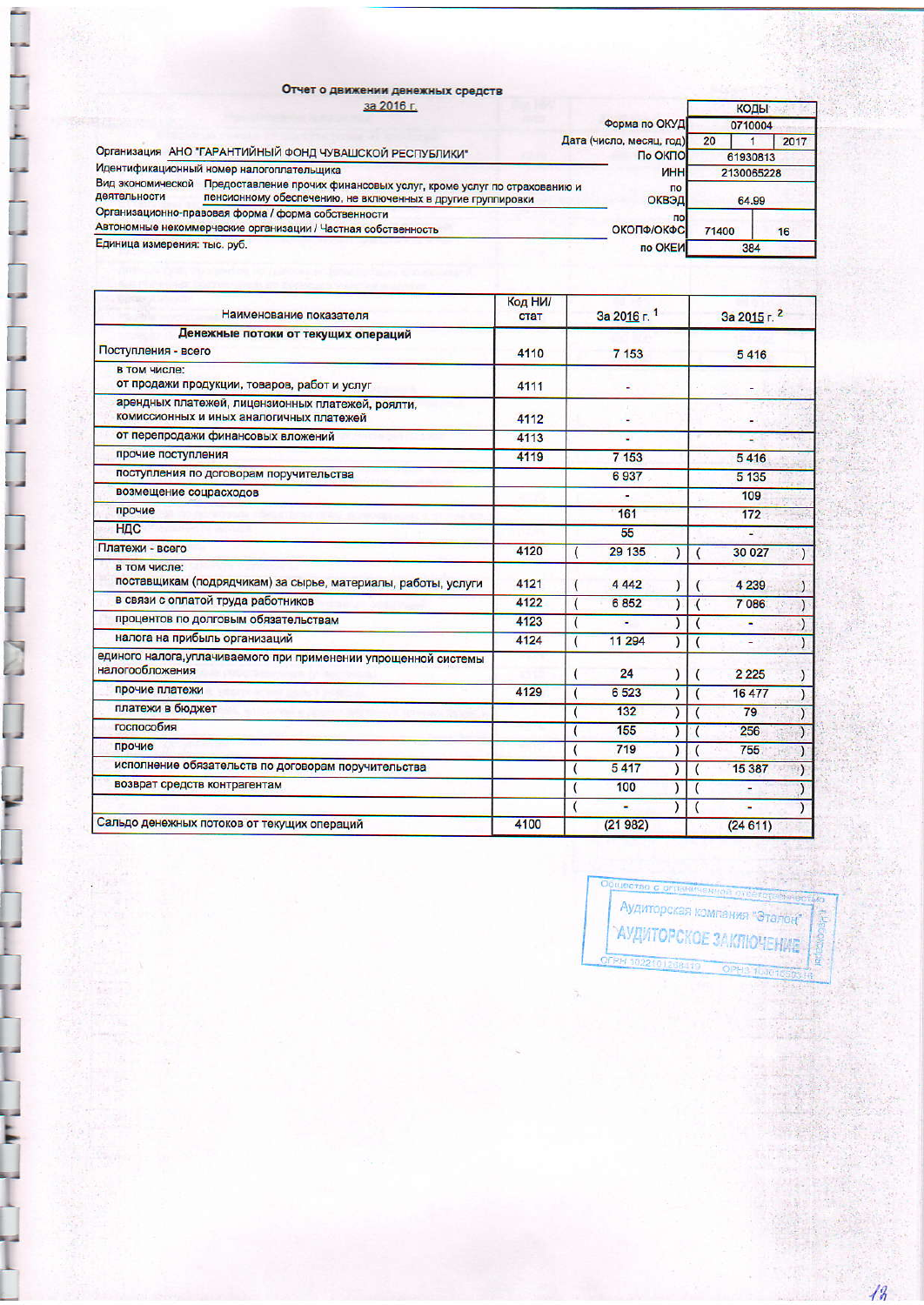| Форма 0710004 с. 2 |  |  |  |
|--------------------|--|--|--|
|--------------------|--|--|--|

| Наименование показателя                                                                                                                    | Код НИ/<br>стат | За 2016 г. 1                              | За 2015 г. 2  |  |  |
|--------------------------------------------------------------------------------------------------------------------------------------------|-----------------|-------------------------------------------|---------------|--|--|
| Денежные потоки от инвестиционных операций<br>Поступления - всего                                                                          | 4210            | 446 181                                   | 259 082       |  |  |
| в том числе<br>от продажи внеоборотных активов (кроме финансовых вложений)                                                                 | 4211            |                                           |               |  |  |
| от продажи акций других организаций (долей участия)                                                                                        | 4212            |                                           |               |  |  |
| от возврата предоставленных займов, от продажи долговых<br>ценных бумаг (прав требования денежных средств к другим<br>лицам)               | 4213            |                                           |               |  |  |
| дивидендов, процентов по долговым финансовым вложениям и<br>аналогичных поступлений от долевого участия в других<br>организациях           | 4214            | 46 181                                    | 66 617        |  |  |
| прочие поступления                                                                                                                         | 4219            | 400 000                                   | 192 465       |  |  |
| возврат по депозитным договорам                                                                                                            |                 | 400 000                                   | 192 465       |  |  |
| Платежи - всего                                                                                                                            | 4220            | 555 000                                   | 275 000       |  |  |
| в том числе:<br>в связи с приобретением, созданием, модернизацией,<br>реконструкцией и подготовкой к использованию внеоборотных<br>активов | 4221            | 1<br>(                                    |               |  |  |
| в связи с приобретением акций других организаций (долей<br>участия)                                                                        | 4222            | $\overline{(}$                            |               |  |  |
| в связи с приобретением долговых ценных бумаг (прав требования<br>денежных средств к другим лицам), предоставление займов<br>другим лицам  | 4223            | $\overline{\mathcal{L}}$<br>$\mathcal{E}$ | $\mathcal{V}$ |  |  |
| процентов по долговым обязательствам, включаемым в стоимость<br>инвестиционного актива                                                     | 4224            |                                           |               |  |  |
| прочие платежи                                                                                                                             | 4229            | 555 000<br>$\overline{(\ }$               | 275 000       |  |  |
| размещение средств в депозиты                                                                                                              |                 | 555 000<br>(                              | 275 000       |  |  |
| Сальдо денежных потоков от инвестиционных операций                                                                                         | 4200            | (108819)                                  | (15918)       |  |  |
| Денежные потоки от финансовых операций<br>Поступления - всего                                                                              | 4310            | 335                                       |               |  |  |
| в том числе:<br>получение кредитов и займов                                                                                                | 4311            |                                           |               |  |  |
| денежных вкладов собственников (участников)                                                                                                | 4312            | ٠                                         |               |  |  |
| от выпуска акций, увеличения долей участия                                                                                                 | 4313            | н                                         |               |  |  |
| от выпуска облигаций, векселей и других долговых ценных бумаг и<br>дp.                                                                     | 4314            |                                           |               |  |  |
| прочие поступления                                                                                                                         | 4319            | 335                                       |               |  |  |

Ļ

Ĩ,

 $\overline{\mathbf{r}}$ 

Ļ

ограниченной отбатоток ir yebar Аудиторская компания "Эталон" АУДИТОРСКОЕ ЗАКЛЮЧЕНИЕ

 $\overline{\mathcal{H}}$